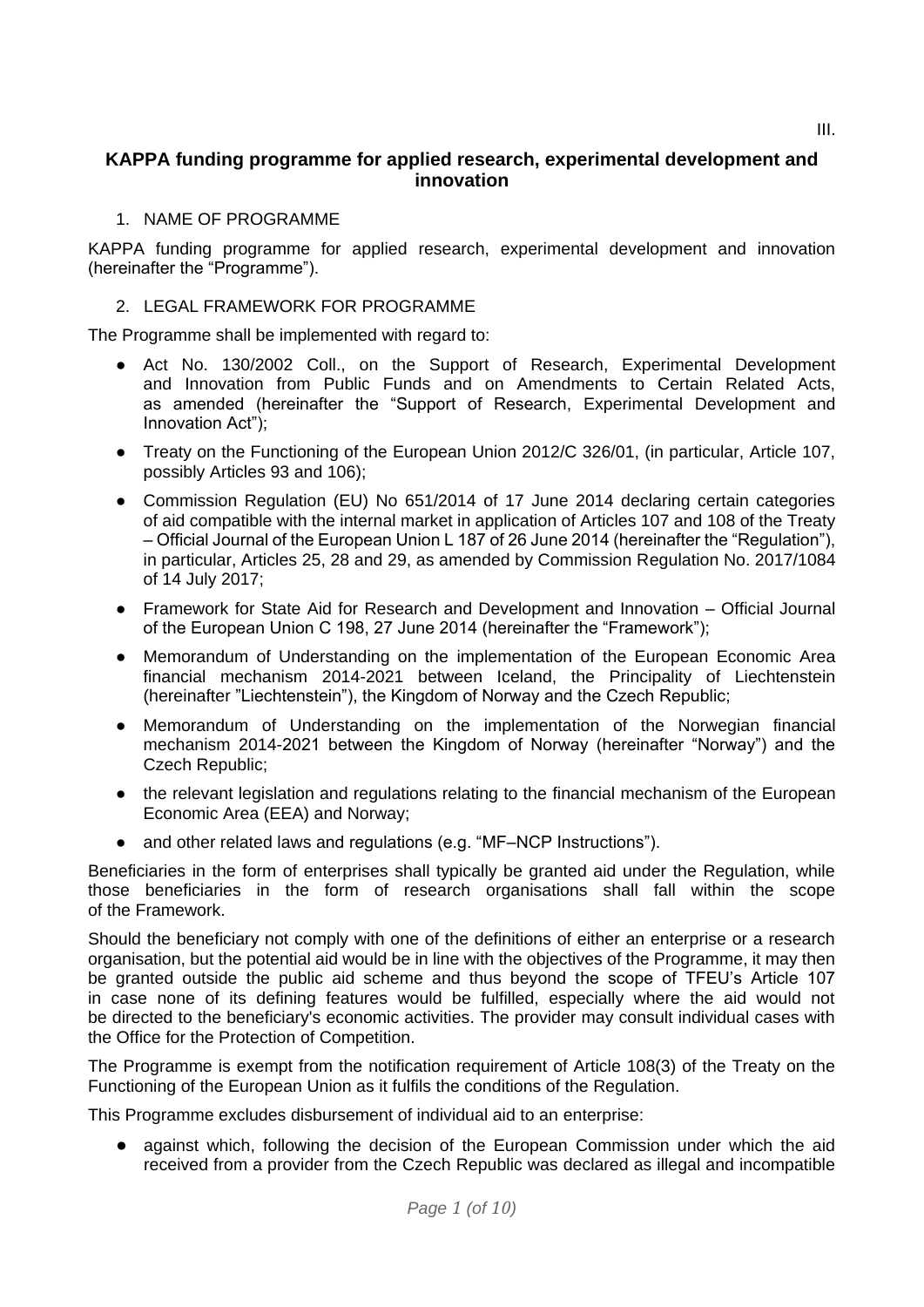with the internal market, a recovery order has been issued which is unpaid,

meeting the definition of an "enterprise in difficulties" referred to in Article  $2(18)$  of the Regulation.

For enterprises awarded public aid exceeding EUR 500,000 under the Programme, the information on the beneficiary and the aid awarded (to the extent specified in Annex III of the Regulation) shall be published on a central website as provided in Article 9 of the Regulation.

The Programme will be implemented in accordance with the National Research, Development and Innovation Policy of the Czech Republic for the period of 2016 to 2020 approved by Resolution of the Government of the Czech Republic No. 135 of 17<sup>th</sup> February 2016 (the Programme mainly aims at the fulfilment of specific objectives to Increase Internationalisation of Czech Research Environment and to Strengthen Research and Innovation Activities of Enterprises), the National Priorities of Oriented Research, Experimental Development and Innovation adopted by the Resolution of the Czech Government No. 552 dated 19<sup>th</sup> July 2012 (hereinafter the "RDI Priorities"), updated National Research and Innovation Strategy for Smart Specialisation of the Czech Republic (hereinafter the "RIS 3") approved by the Resolution of the Czech Government No. 634 dated 11<sup>th</sup> July 2016 (the Programme mainly aims at the fulfilment of objectives to Increase Research Quality and to Increase Economic Benefits of Public Research), Industry 4.0 principles acknowledged by the Government Resolution No. 729 dated 24<sup>th</sup> August 2016 and other national and sectoral strategies.

### 3. PROVIDER

The provider of the aid is the Technology Agency of the Czech Republic (hereinafter the "TA CR").

### 4. PROGRAMME IDENTIFICATION CODE

For the purposes of registration in the information system for research, experimental development and innovation, the Programme was assigned a "TO" code.

#### 5. PROGRAMME PERIOD AND ANNOUNCEMENT DATES

The Programme is expected to run from 2019 to 2024, i.e. for 6 years.

The announcement of the call for proposals in research, experimental development and innovation (hereinafter the "Call for proposals") for selecting projects eligible for the Programme is expected first in Q4 2018/Q1 2019 and the aid will commence being provided from 2019. There are one or two calls for proposals that are expected to be launched throughout the duration of the Programme.

The call for proposals specifications shall be precisely defined in the tender dossier. The call for proposals shall be announced in accordance with the Programme setting as well as the binding documentation of the donating countries.

The minimum duration of projects under this Programme is 24 months. The maximum project implementation period is 5 years.

All projects must be completed by 30<sup>th</sup> April 2024 at the latest.

#### 6. PROGRAMME FOCUS

The Programme focuses on projects falling under the category of applied research according to Article 25(2b and c) of the Regulation and Article 1(3e) of the Framework (including industrial research, experimental development or a combination thereof), and innovations under Articles 28 and 29 of the Regulation and Article 1.3(y and bb) of the Framework, the results of which have a high potential for rapid application in many areas of social life in the Czech Republic. The implementation of the projects supported under the Programme will definitely contribute to fulfilling the RDI priorities.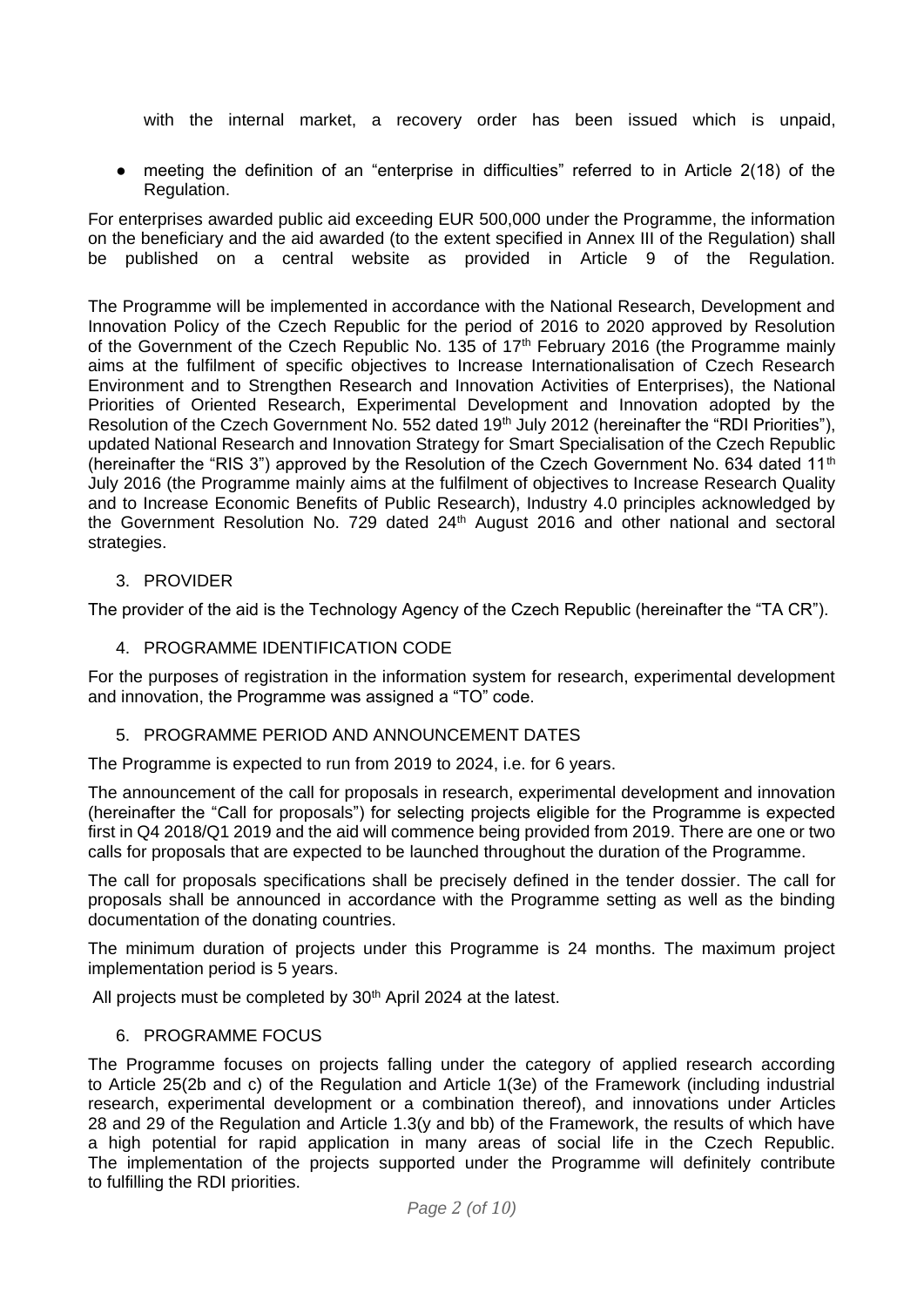The Programme is generally aimed at supporting international cooperation between Czech entities and partners from Norway, Iceland and Liechtenstein in applied research, as well as at supporting the interconnection of research organisations with the consumers of the outputs of applied research, experimental development and innovation, i.e. with the industrial sphere (mainly with enterprises and other entities at the national and international level) operating in various social fields.

The Programme does not have a primary focus topic (with the exception of Norway's requirement that approx. 30% of the total expenditure drawn from the Norwegian funds<sup>1</sup> shall be designated for projects in the area of carbon capture and storage).

The Programme will help in implementing the public funds invested in applied research in order to yield economic or other social benefits. The implementation of the Programme mainly assumes the application of industrial research projects (also involving the necessary activities in oriented basic research) as well as the support of projects with a predominance of experimental development.

The Programme shall be available for synergetic and complementary effects as part of international schemes such as the H2020<sup>2</sup>, and other EU and international programmes complying with the focus of the Programme.

#### 7. PROGRAMME OBJECTIVE

 $\overline{a}$ 

The Programme aims at strengthening the development of knowledge based on research by means of international cooperation in the area of applied research.

A further objective is to increase the number of specific results in those areas of applied research where there is conformity with a foreign partner; such results will be implemented in practice, thus enhancing the competitiveness of the enterprises and research organisations involved through the bilateral, or multilateral, cooperation of Czech and foreign participants.

The Programme's secondary objective is support for projects focused on carbon capture and storage (hereinafter the "CCS").

The objective will be achieved through the support of joint projects implemented by applicants from the Czech Republic, Norway, Iceland and Liechtenstein.

The designated projects will aim at specific outputs in applied research, i.e. they will lead to the acquisition of new findings and skills for the development of new or substantially improved products, processes or services and to the creation of new products, processes or services.

#### 8. JUSTIFICATION OF PROGRAMME OBJECTIVE

In the area of applied research, experimental development and innovation, the Czech Republic generally lags behind the world's elite represented by the USA, Japan and South Korea as well as behind the European elite. Nevertheless, the Czech Republic offers several facilities within research organisations and enterprises implementing applied research in progressive disciplines (identified in national strategy documentation, e.g. RDI Priorities, RIS 3).

The Programme objective is to offer these enterprises and research organisations as well as other ones the change to work on joint projects with foreign teams, thereby improving their quality.

As a result, the Programme will support the competitiveness of the Czech Republic and significantly contribute to the Czech applied research navigating itself towards progressive disciplines as well as

<sup>&</sup>lt;sup>1</sup> For the purposes of the Programme, the term Norwegian funds means the allocation of funds defined in the Memorandum of Understanding on the implementation of the Norwegian financial mechanism 2014-2021 between the Kingdom of Norway and the Czech Republic, specifically for the Programme Research. For the projects in the area of carbon capture and storage approx. CZK 135,530,000 shall be designated.

 $^2$  Subsequently, this should be available within the Ninth Framework Programme for Research and Innovation, which will replace Horizon 2020 starting from 2021.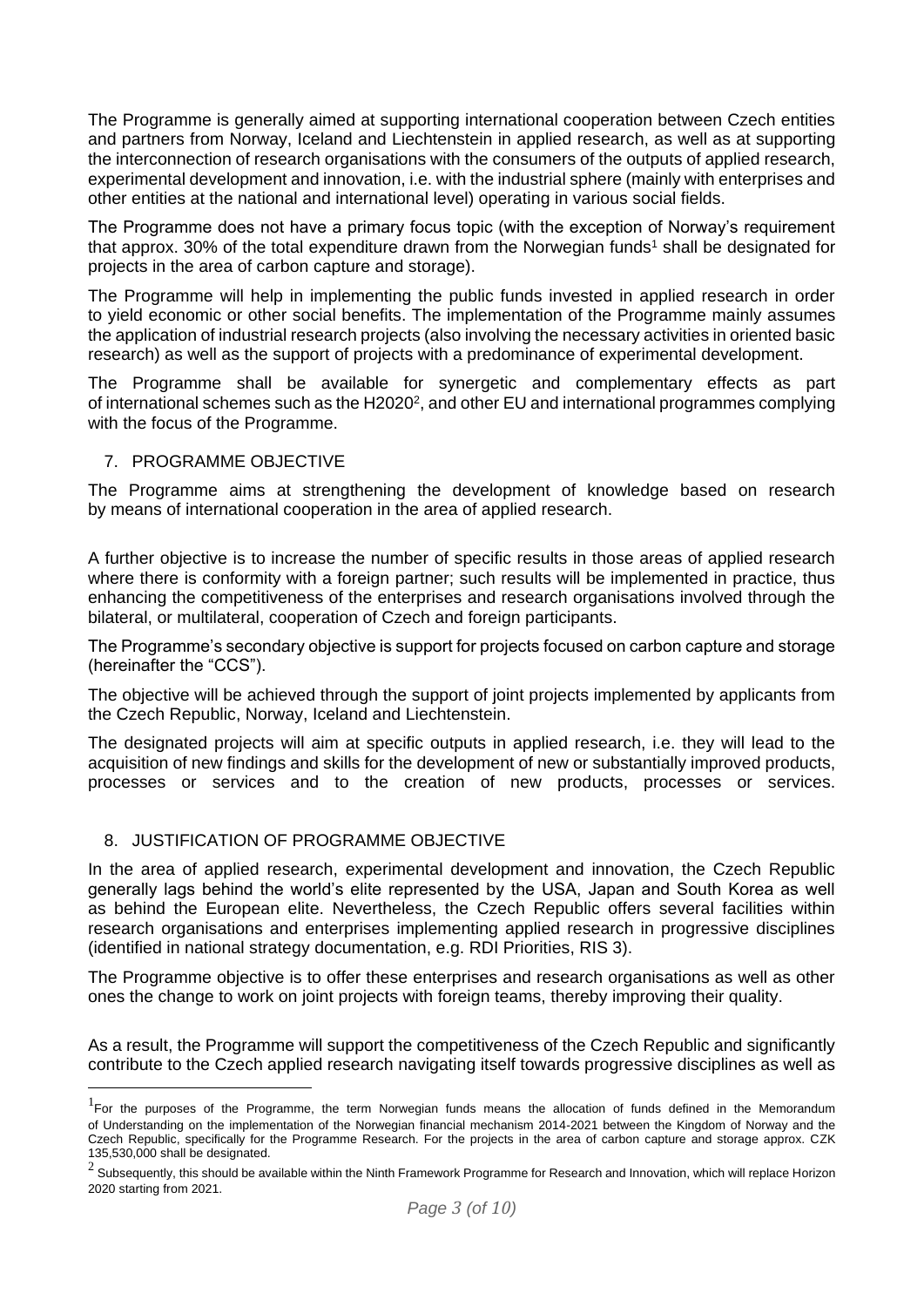to the involvement of the Czech teams in international research projects, consortia and associations. It will, therefore, help to integrate the Czech research organisations and innovative enterprises among the elite of these fields. The Programme will also fulfil the National Research, Development and Innovation Policy concerning the support of the involvement of the Czech research teams in international research.

# 9. CRITERIA FOR COMPLIANCE WITH PROGRAMME OBJECTIVES

The achievement of the objectives of the Programme shall be evaluated in accordance with the methodology for evaluating the research organisations and the special-purpose aid programmes valid at the time of evaluation of the Programme, and other conditions set by the provider within the framework of the interim and final evaluations of the Programme. The achievement of the Programme objectives shall be evaluated on the basis of a set of input, output, result and impact indicators designed to monitor the progress of the Programme implementation (interim evaluation) and to evaluate its overall performance and success (ex-post evaluation), based on the following indicators:

| <b>Number</b> | <b>Programme Indicators</b>                                                                         |                  |  |  |  |  |
|---------------|-----------------------------------------------------------------------------------------------------|------------------|--|--|--|--|
| 1.            | Average aid intensity for the Programme                                                             | 80%              |  |  |  |  |
| 2.            | Minimum number of projects supported                                                                | 40               |  |  |  |  |
| 3.            | Minimum rate of successfully completed projects                                                     | 85%              |  |  |  |  |
| 4.            | Minimum number of outputs achieved                                                                  | 80               |  |  |  |  |
| 5.            | Minimum number of results applied under the Information Register of R&D<br>results (RIV)            | 60               |  |  |  |  |
| 6.            | Number of international connections created between the project participants<br>under the Programme | 120              |  |  |  |  |
| 7.            | Minimum number of entities involved in total                                                        | 80               |  |  |  |  |
| 8.            | Level of trust between cooperating entities                                                         | tbc <sup>*</sup> |  |  |  |  |
| 9.            | Number of joint applications for further funding                                                    | 5                |  |  |  |  |
| 10.           | Number of outputs implemented in CCS projects                                                       | 5                |  |  |  |  |
| 11.           | Number of jointly registered applications for Intellectual Property Protection                      | 5                |  |  |  |  |

#### **Table 9.1: Indicators**

\*the level of trust will be determined at the beginning and end of each project and will be on a scale of 1-7. The objective is to achieve at least medium-high level of trust at the end of the project implementation and increase the level of trust in comparison to the one at the beginning of the project (i.e. each entity should express at least 4.5 or higher level of trust at the end of the project).

# 10. EXPECTED RESULTS AND BENEFITS

Projects that can reasonably be expected to accomplish usable outputs, the application of which will contribute to meeting the objectives of the Programme and benefits for the society (social and economic benefits) shall be supported under this Programme. The Programme will facilitate the achievement of outputs in the form of results under the Methodology for evaluating the research organisations and the special-purpose aid programmes valid at the time of evaluation of the Programme, and other conditions set by the provider within the framework of the interim and final evaluations of the Programme. Each successfully completed project must have at least one major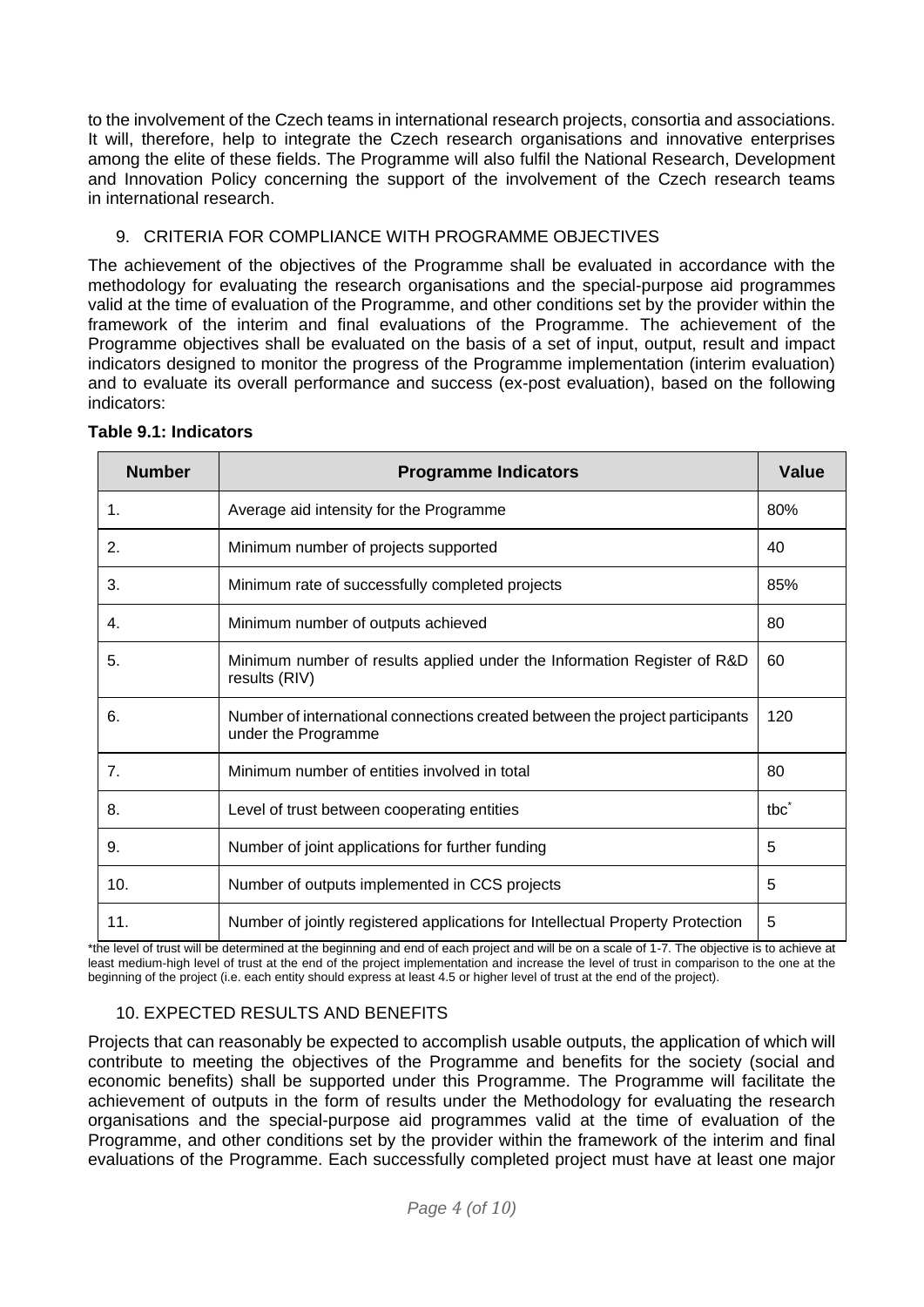result reported in the Register of Information on Results (RIV). According to the current Methodology, the Programme shall support the following outputs according to RIV:

P – patent;

Z – pilot plant, proven technology;

- F industrial and utility model;
- G technically implemented results prototype, functional sample;

H – results reflected in legislation and standards and results reflected in directives and non-legislative regulations binding within the competence of the respective body; R – software;

N – certified methodologies, procedures and specialised maps with professional content;

O – miscellaneous.

However, there is a whole range of other knowledge and skills in accordance with section 2(2i) of the Support of Research, Experimental Development and Innovations Act, which are expected to be the results of applied research, experimental development and innovation. For this reason, the Programme shall be evaluated not only on the basis of outputs according to the current Methodology for evaluating the research organisations and the special-purpose aid programmes, but also on the basis of knowledge, skills and impacts acquired, as part of the Programme evaluation.

The outputs in the form of results according to the Methodology and the Information Register of R&D results (RIV) type "O" must fulfil the condition of applicability in practice and such application shall then be tracked as part of monitoring the implementation plans. The evaluation of the planned outputs, or results, is a part of evaluating the project proposals.

Among the expected benefits of the Programme are mainly the improvement of the quality and number of research and development results that shall be implemented in practice in the form of innovative products, procedures, processes or services. The Programme should also help to increase the ability of the enterprises to apply the project outcomes which will result in a secondary improvement of indicators of the supported entities (e.g. growth, turnover, export etc.).

For collaborating research organisations, the benefits of the Programme will manifest, for example, in an increased number of the results applied, in the number of patents commercialised and other results, and in a growing commercial potential. A secondary effect can be seen in strengthening the effective transfer of know-how and technologies into practice.

The Programme will improve the access of the supported teams (both from the Czech Republic or from the cooperating countries) to international knowledge, know-how and foreign research capacities and facilitate penetration into foreign markets. The synergic effect of the Programme shall also be the transfer of "best practice" and time-proven practices between the cooperating countries.

Within the evaluation, control and support mechanisms of the provider and for all types of outputs of supported projects, emphasis shall be placed on the relevance, application and maximisation of economic, social, cultural or other benefits.

# 11. APPLICANTS AND PROOF OF FLIGIBILITY

Eligible applicants, or beneficiaries, of aid for projects pursuant to the Support of Research, Experimental Development and Innovation Act, the Framework and the Regulation are:

**Enterprises** – legal and natural persons who are engaged in economic activity, regardless of their legal form (Annex 1 of the Regulation) and carry out the project alone or in collaboration with other participants and demonstrate the ability to co-finance the project from non-public sources.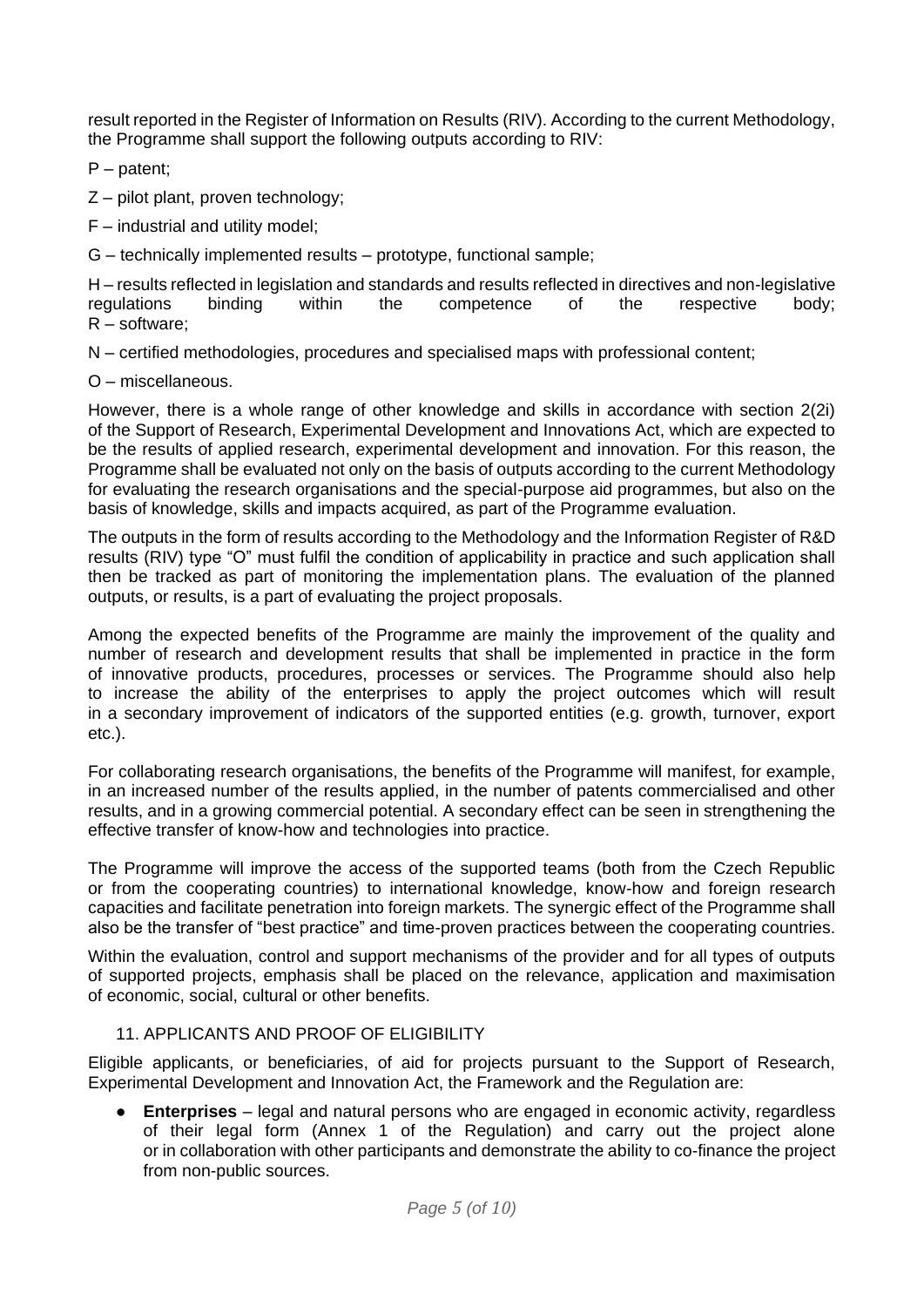- **Research and knowledge-dissemination organisations** –legal entities that meet the definition of a research organisation pursuant to Article 2(83) of the Regulation and the Support of Research, Experimental Development and Innovation Act and which manage the project alone or in collaboration with other participants.
- **Other individuals and legal entities of public and private law, regardless of their legal** form or method of financing, which shall carry out activities which are non-economic, i.e. there are no offers of products/services on the market (these are not enterprises).

Only those applicants who meet the eligibility conditions set out in Section 18 of the Support of Research, Experimental Development and Innovations Act and the Regulation may obtain aid for a project implemented under the Programme. If more than one applicant is involved in one project, eligibility must be proven for all of them. Eligibility shall be substantiated by the applicant in accordance with the Support of Research, Experimental Development and Innovation Act, as determined by the provider in the tender dossier.

The tender dossier for the call for proposals may narrow down the range of applicants compared to the Programme. The project shall always host a minimum of one applicant from the Czech Republic and one from Norway, Iceland or Liechtenstein while the main participant shall be from the Czech Republic. The preferred cooperation model is the participation of an enterprise in cooperation with a research organisation.

# 12. EXPENDITURE OF PROGRAMME

The total targeted and institutional expenditure<sup>3</sup> for the Programme for the period of the Programme implementation are set based on the Memorandum of Understanding on the implementation of the European Economic Area financial mechanism 2014-2021 between Iceland, Liechtenstein, Norway and the Czech Republic and the Memorandum of Understanding on the implementation of the Norwegian financial mechanism 2014-2021 between Norway and the Czech Republic.

The total expenditure on the programme is set at CZK 1,058,823,510. The expenditure from the EEA and Norwegian financial mechanisms amount to CZK 720,000,000 (EUR 30 million) and expenditure from the state budget (the TA CR Section) amount to CZK127,058,808 and the non-public sources amount to CZK 211,764, 702.

The total targeted expenditure of the Programme amounts to CZK 780,564,696. The special-purpose expenditure from the EEA and Norwegian financial mechanisms amount to CZK 663,480,000 and the special-purpose expenditure from the state budget (the TA CR Budget chapter) amount to 117,084,696 CZK out of the total expenditure.

The total institutional expenditure of the Programme (the management costs) not included in the budget of the KAPPA programme mounts to CZK 66,494,112. The institutional expenditure from the EEA and Norwegian financial mechanisms are CZK 56,520,000 and the institutional expenditure of the state budget (the TA CR Budget chapter) amount to CZK 9,974,112 for the entire implementation of the Programme, including its preparation and subsequent evaluation.

| Year                                 | 2019        | 2020        | 2021        | 2022        | 2023        | 2024       | Total       |
|--------------------------------------|-------------|-------------|-------------|-------------|-------------|------------|-------------|
| <b>Total targeted</b><br>expenditure | 105.000.000 | 159,000,000 | 159,000,000 | 159,000,000 | 159.000.000 | 39.564.696 | 780,564,696 |

# **Table 12.1: Programme Budget**

 $\overline{a}$ 

<sup>&</sup>lt;sup>3</sup>All financial data, including the co-financing obligations, are stated in the Memoranda of Understanding in EUR. When creating the Programme, the calculations took place with a fixed exchange rate for the allocation of the funds (EEA/Norway 2014-2021) defined by the Ministry of Finance at EUR 1 = CZK 24.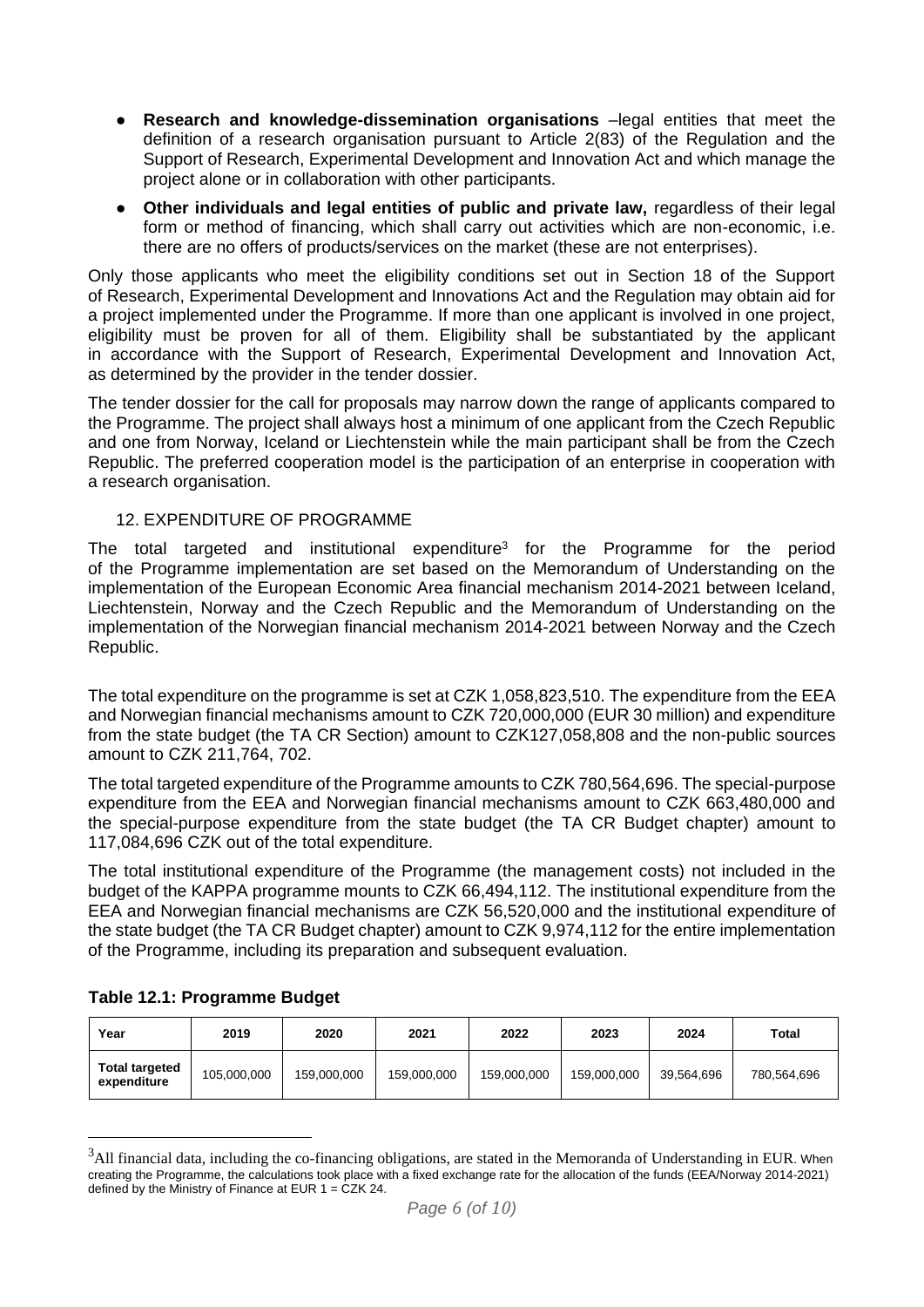| <b>EEA</b> and<br>Norwegian<br>financial<br>mechanisms | 89,250,000 | 135,150,000 | 135,150,000 | 135,150,000 | 135,150,000 | 33,630,000 | 663,480,000 |
|--------------------------------------------------------|------------|-------------|-------------|-------------|-------------|------------|-------------|
| State budget<br>expenditure                            | 15,750,000 | 23,850,000  | 23,850,000  | 23,850,000  | 23,850,000  | 5,934,696  | 117,084,696 |
| Non-public<br>resources                                | 28,291,765 | 43,284,705  | 43,284,705  | 43,284,705  | 43,284,705  | 10,334,117 | 211,764,702 |

Aid shall be provided in the form of subsidies to legal or natural persons or by increased expenditure of organisational units of the state, organisational units of territorial self-governing units or organisational units of individual ministries.

The total expenditure on individual projects and enterprises is calculated according to Article 4 of Commission Regulation (EU) No 651/2014 of 17 June 2014 declaring certain categories of aid compatible with the internal market in application of Articles 107 and 108 of the Treaty, the so-called General Block Exemption Regulation.

#### 13. AID INTENSITY

The average aid intensity for the Programme is expected at 80%. The aid intensity, determined as a percentage of the project's recognised costs, shall be calculated for each project, for each beneficiary and for each other participant separately; aid provided to enterprises under the Regulation shall not exceed the maximum allowable aid intensity specified therein.

The maximum allowable aid intensity rates for industrial research, experimental development and innovation and individual categories of participants are listed in the following table:

#### **Table 13.1: Maximum allowable aid intensity for individual categories of activities and individual categories of participants under the Regulation**

|                                                                       |                      | <b>Beneficiaries</b>            |                      |                                         |
|-----------------------------------------------------------------------|----------------------|---------------------------------|----------------------|-----------------------------------------|
| <b>Categories of activities</b>                                       | Small<br>enterprise* | Medium-<br>sized<br>enterprise* | Large<br>enterprise* | Research<br>organisations**             |
| Industrial research                                                   | 70%                  | 60%                             | 50%                  | 100%                                    |
| Industrial research<br>in case of effective collaboration             | 80%                  | 75%                             | 65%                  | 100%                                    |
| <b>Experimental development</b>                                       | 45%                  | 35%                             | 25%                  | 100%                                    |
| <b>Experimental development</b><br>in case of effective collaboration | 60%                  | 50%                             | 40%                  | 100%                                    |
| Innovation for small and medium-<br>sized enterprises                 | 50%                  | 50%                             |                      | -                                       |
| organisational<br><b>Process</b><br>and<br>innovation                 | 50%                  | 50%                             | 15%***               | 100%<br>$\cdot$ $\cdot$ $\cdot$ $\cdot$ |

**Note:** \*Small and medium-sized enterprises are defined in Article 2(2) of the Regulation and its Annex 1; large enterprises are defined in Article 2(24) of the Regulation.

**\*\*\*** Aid to large enterprises for process and organisational innovation is provided only under the conditions stipulated in Article 29(2) of the Regulation.

**Source: Regulation**

<sup>\*\*</sup> Research organisations are defined in Article 2(83) of the Regulation. The indicated aid intensity refers to the non-economic activities of the research organisations.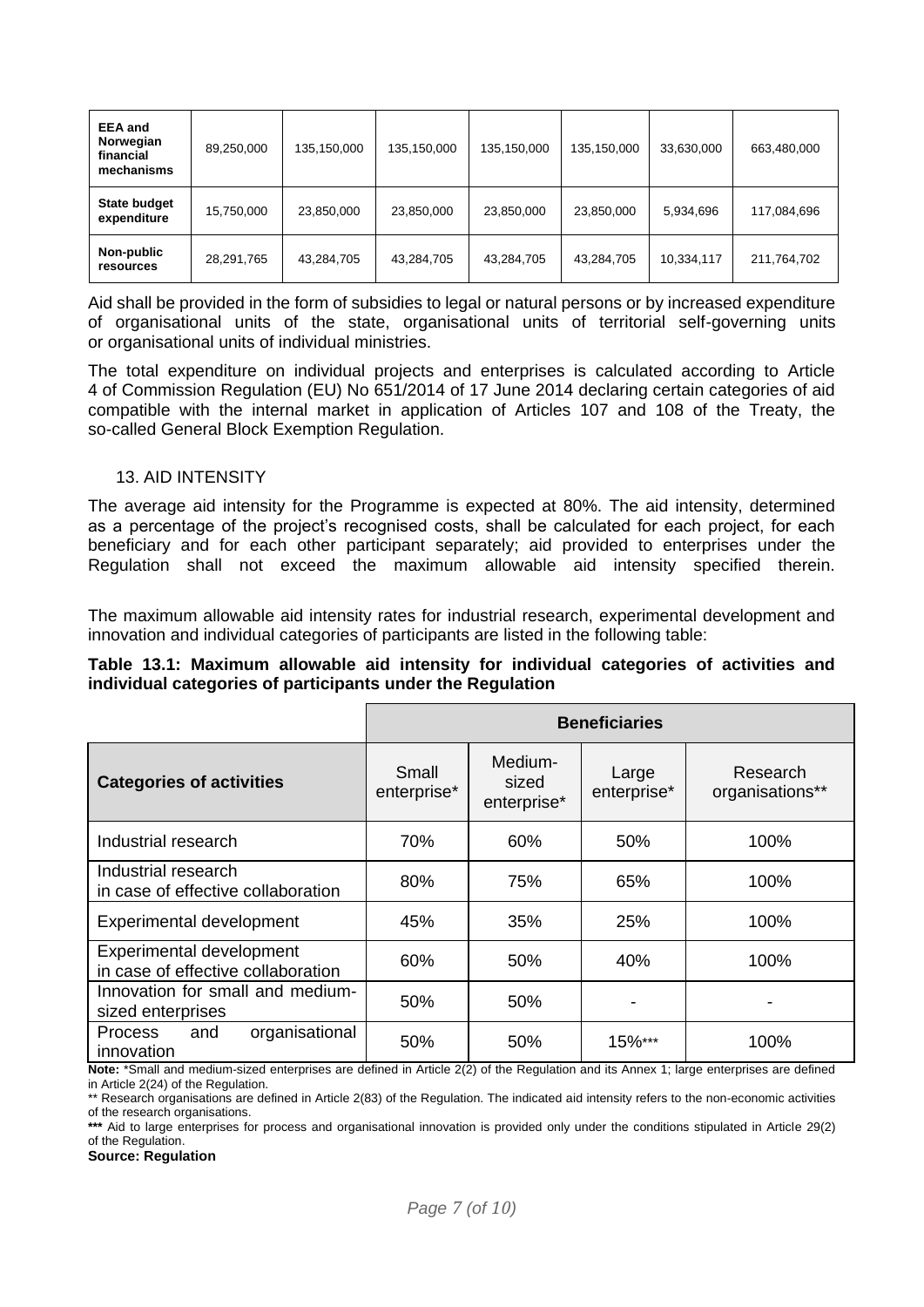### 14. ELIGIBLE AND RECOGNISED COSTS

The aid shall be granted against the recognised costs of the project, i.e. the eligible costs which the provider approves, which are justified and remain within the amounts necessary for the purposes of the project. The applicant may propose as eligible costs only those costs defined in accordance with the Support of Research, Experimental Development and Innovation Act, and, in case of aid under the regime of public aid depending on the aid category, i.e. in accordance with Art. 25, 28 and 29 of the Regulation.

A more detailed specification of the eligible costs shall be part of the tender dossier for the relevant call for proposals.

The management costs are eligible in accordance with the concluded Delegation Agreement between the Czech Ministry of Finance and the Technology Agency of the Czech Republic as of 4 September 2017; however, the first actually reported costs for the preparation of the programme fall under 2018.

#### 15. INCENTIVE EFFECT

In order to meet the objectives of the Programme and the conditions of the Regulation, the provider shall assess the presence of the incentive effect of the aid under Article 6 of the Regulation as part of the initial evaluation of project proposals.

In order to fulfil the incentive effect under Art. 6 of the Regulation, the work on the project/activity must not commence prior to the submission of the project proposal. The commencement of work under Art. 2(23) of the Regulation means either the commencement of construction work within the investment or the first legally enforceable obligation to order equipment or other obligation resulting in the investment becoming irreversible, whichever occurs earlier. The commencement of work does not mean the purchase of land and preparatory work, such as obtaining permits and processing feasibility studies. In the case of takeover upon which "the work has commenced", such is considered a moment when the purchased property directly relates to the acquired facility.

### 16. METHOD AND GENERAL CRITERIA FOR ASSESSING PROJECT PROPOSALS

In accordance with the rules laid down by the Support of Research, Experimental Development and Innovations Act, the provider shall appoint the Committee for the Project Proposal receiving. Adherence to the formal conditions for the submission of a project proposal specified in the call for proposals and the eligibility of the main applicant and other participants shall be evaluated by this committee. The acceptance or non-acceptance of a project proposal in the call for proposals shall be decided by the provider, as stipulated in Section 21(3) of the Support of Research, Experimental Development and Innovations Act, based on a protocol provided by the Committee for the Project Proposal receiving, or the Expert Council Body.

In order to evaluate the project proposals admitted to the call for proposals, the provider shall establish the Expert Council Body. Criteria for selecting projects are:

- compliance with the conditions of the call for proposals,
- usefulness of the project,
- the feasibility of the project and its implementation procedure:
- expected results and benefits of the project.

More information on the conditions of individual calls for proposals and other formalities is to be found in the tender dossier for each tender.

In order to assess possible duplicities, links, complementarities and synergies with various other projects and project proposals already implemented, the provider shall use data management and analytical tools. Calls for proposals shall be set up and implemented in such a way as to avoid overlaps with the ESIF; in this respect, cooperation shall be put in place with the relevant governing bodies during the preparation of the calls for proposals.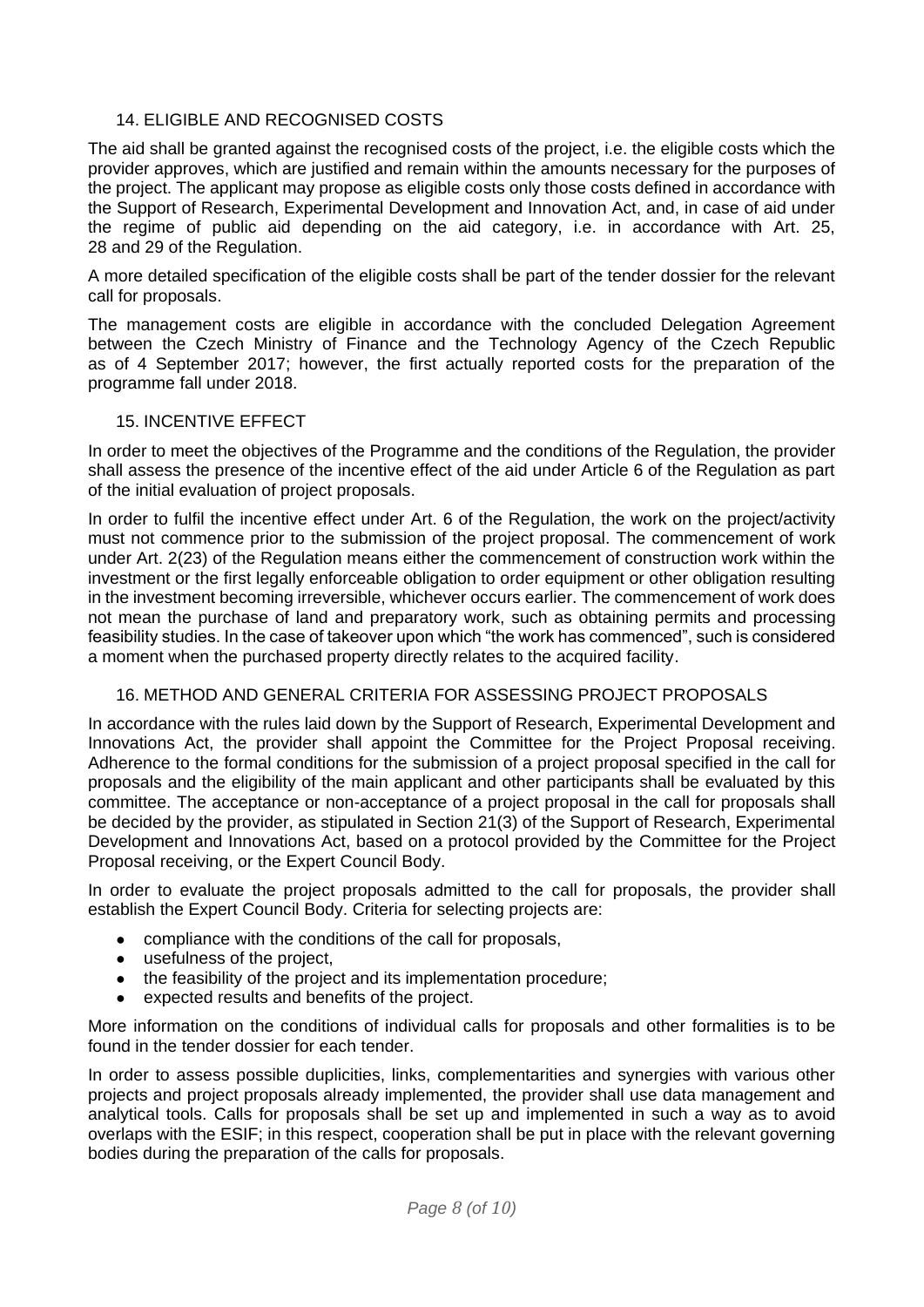### 17. COMPARISON OF CURRENT SITUATION IN CZECH REPUBLIC AND ABROAD

One of the tools to strengthen the international cooperation in the area of applied research, development and innovation administered by the TA CR is the DELTA Programme which supports collaborative research of Czech enterprises and research organisation with their foreign partners. The supported projects up until now have been implemented in a partnership especially with countries outside of the European Economic Area – China, Taiwan, South Korea, Vietnam and also Germany. The DELTA Programme is followed by a newly prepared DELTA 2 Programme. In a number of both European and non-European countries, there are tools similar to those in DELTA and DELTA 2 Programmes (e.g. in France, Spain, Poland, as well as in South Korea, Israel, Japan and other countries).

The EEA and Norwegian funds represent a financial contribution from [Norway,](https://cs.wikipedia.org/wiki/Norsko) [Iceland](https://cs.wikipedia.org/wiki/Island) and [Liechtenstein](https://cs.wikipedia.org/wiki/Lichten%C5%A1tejnsko) to reduce economic and social inequalities within the EEA. Another reason for these contributions is the strengthening of mutual relations with the [EU](https://cs.wikipedia.org/wiki/Evropsk%C3%A1_unie) and EEA member states in northern, central and southern Europe and the mentioned countries can thus benefit from the free movement of goods, services, persons and capital within the EU internal market.

In the period of the Programme of 2009-2014, a Czech-Norwegian research programme was implemented to increase the scientific and research cooperation between the Czech and Norwegian entities in selected areas (social sciences and humanities, environment, health). Within one call<sup>4</sup>, 23 projects were supported mainly dealing with the basic research in these areas. A total of 389 project proposals were submitted for this call indicating that the Czech entities are interested in participating in international research projects with entities from Norway, Iceland or Liechtenstein. In terms of sustaining bilateral partnerships, it is possible to use the KAPPA Programme to finance the follow-up projects of already established consortia provided they comply with the Programme parameters and they succeed in the evaluation process.

At the same time, the Pilot study and survey of technologies on carbon capture and storage programme was implemented in which 4 projects in total were supported with a total amount of aid of ca. CZK 113.2 million. The programme objective was to discover whether it is technically and financially possible to implement carbon capture and storage, especially in the conditions of the Czech Republic. The need to reduce climate change and using modern technologies, such as CCS, is becoming increasingly intense. Although the topic of CCS appears in the Czech legislation and directives, there are no substantial funds for the support of this technology from elsewhere than the Norwegian funds. It is, therefore, highly relevant to the current development in the Czech Republic, that the support in the area of CCS will also continue as part of the KAPPA Programme.

The Czech Republic will receive the overall amount of EUR 184.5 million (ca. CZK 5 billion) in the following programme period from the EEA and Norwegian funds. The area of research and innovation is allocated EUR 30 million (ca. CZK 720 million) and as opposed to the last programme period, the aid from these grants is newly targeted only on applied research and innovation projects (incl. CCS technologies).

In negotiation with the programme partner, Research Council of Norway, we concluded that the current programme should be an open topic (the projects must comply with the national documents, valid strategies and legal regulations of the Czech Republic and the donating countries). The main reason is the support of the navigation of the Czech applied research, experimental development and innovation across the advanced fields and the involvement of Czech teams in international bilateral and multilateral research projects or associations.

The EEA and Norwegian funds contribute to the research and development also in other European countries. In particular, Poland, Romania, Hungary, Bulgaria, and the Czech Republic are one of the largest beneficiaries in terms of the volume of the contributions. In the previous period, the Polish-Norwegian research programme aimed at reducing economic and social differences and

 $\overline{a}$ 

 $^4$  Information from the Evaluation report of Czech-Norwegian Research Programme, July 2017.